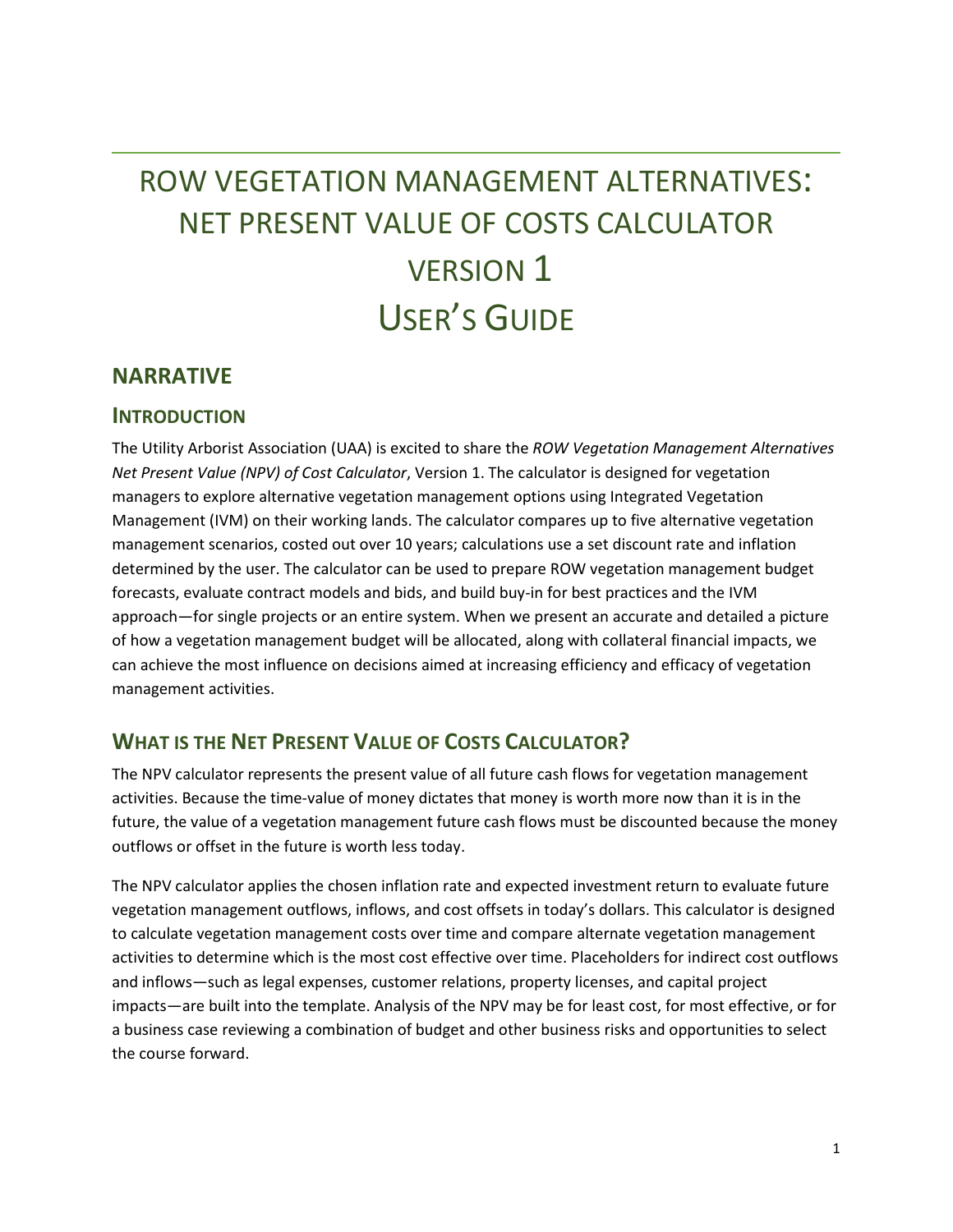# **WHAT IS INTEGRATED VEGETATION MANAGEMENT?**

IVM is generally defined as the systematic practice of promoting compatible, stable, low-growing plant communities—that will resist invasion by tall-growing tree species—through the use of appropriate, environmentally sound, and cost-effective control methods. Adopted as ANSI A300 (Part 7) in 2018, IVM is the industry standard accepted by regulators, public agencies, nongovernmental organizations, and academics. IVM can be viewed as a system based on a continuous cycle of information gathering, planning, implementing, reviewing, and improving vegetation management treatments and the related actions that a utility might undertake to meet its business and environmental needs.

Employing IVM in utility ROWs results in a variety of benefits, including increased safety for the operation, increased economic performance, increased regulatory compliance, improved environmental outcomes, improved stakeholder relations, and increased employee satisfaction.

## **TOOL ASSUMPTIONS AND GUIDANCE**

The following assumptions are based on the authors experience as well as research on decreasing ROW vegetation management maintenance costs under programmatic IVM as published in Goodfellow and Nowak 2018, Goodfellow and Charlton 2019, a Corteva AgroSciences white paper, and more than 30 research publications from the Pennsylvania Game Commission. Contact the UAA for help locating these references if needed.

#### **Assumptions**

- This template and the proportion of costs use **assumed relative cash flows** for the scenarios.
- Financial **metrics** reflect the impacts to maintenance budget only.
	- o Any enterprise-wide impacts of capitalization and asset values must be considered separately by the user.
- **Placeholders are set up** in the top summary tables of all Alternative Management Data tabs for projects with **initial values assigned to assets**, and for a capitalization value.
	- o These cells are *not* included in any formulas for the tool as presented.
- **Flat rate** and **cost inflation** are accounted for at the bottom of each section—not by specific service/asset costs.
- **Sample budgets originally set in the publicly available tool** estimate relative outflows and budget offsets for full system work and are condensed for convenience into a 10-year project period.
- Establishing an IVM program often requires an early investment in initial mechanical clearing and herbicide treatment during or shortly after. Although initially more expensive, IVM often becomes the low-cost option.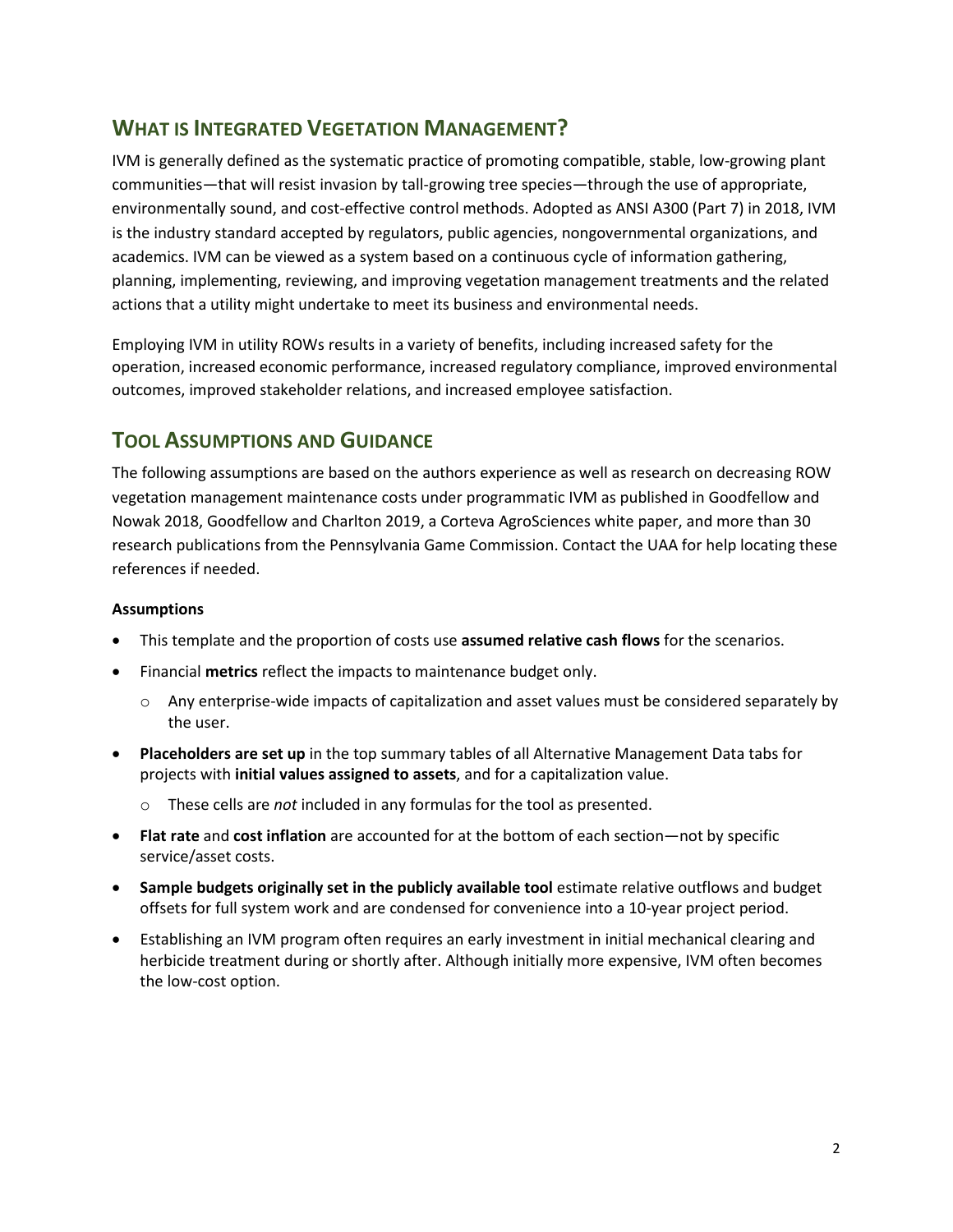#### **Guidance**

- **If applying the tool to a single corridor or annual cycle work area**, enter zeros for years and methods where reclamation costs are not incurred and when maintenance work is not completed.
- **Professional services** support ROW vegetation management during routine **operations and maintenance**, in capital projects, and with changes to vegetation management program and policies. Examples are
	- o ROW acquisition and expansion of rights
	- o Public/political/community outreach
	- o Messaging
	- o Partnership development
	- o Regulatory contacts and support
	- o Permitting
	- o Internal and contractor communication
	- o Training
	- o Updating of policies and procedures
	- o Risk management as forecasted by user's system owner/operator
	- o **Net present cost** vs. **net present value**: One is simply the opposite of the other. Use (–) for net present cost and (+) for net present value

## **NOTES**

*Variables for users to enter based on their analysis are in green cells. Calculation and results cells are white, and they are locked.*

*Next-generation NPV versions may be developed to allow using units and unit prices for users with access to system management units and contract rate data.*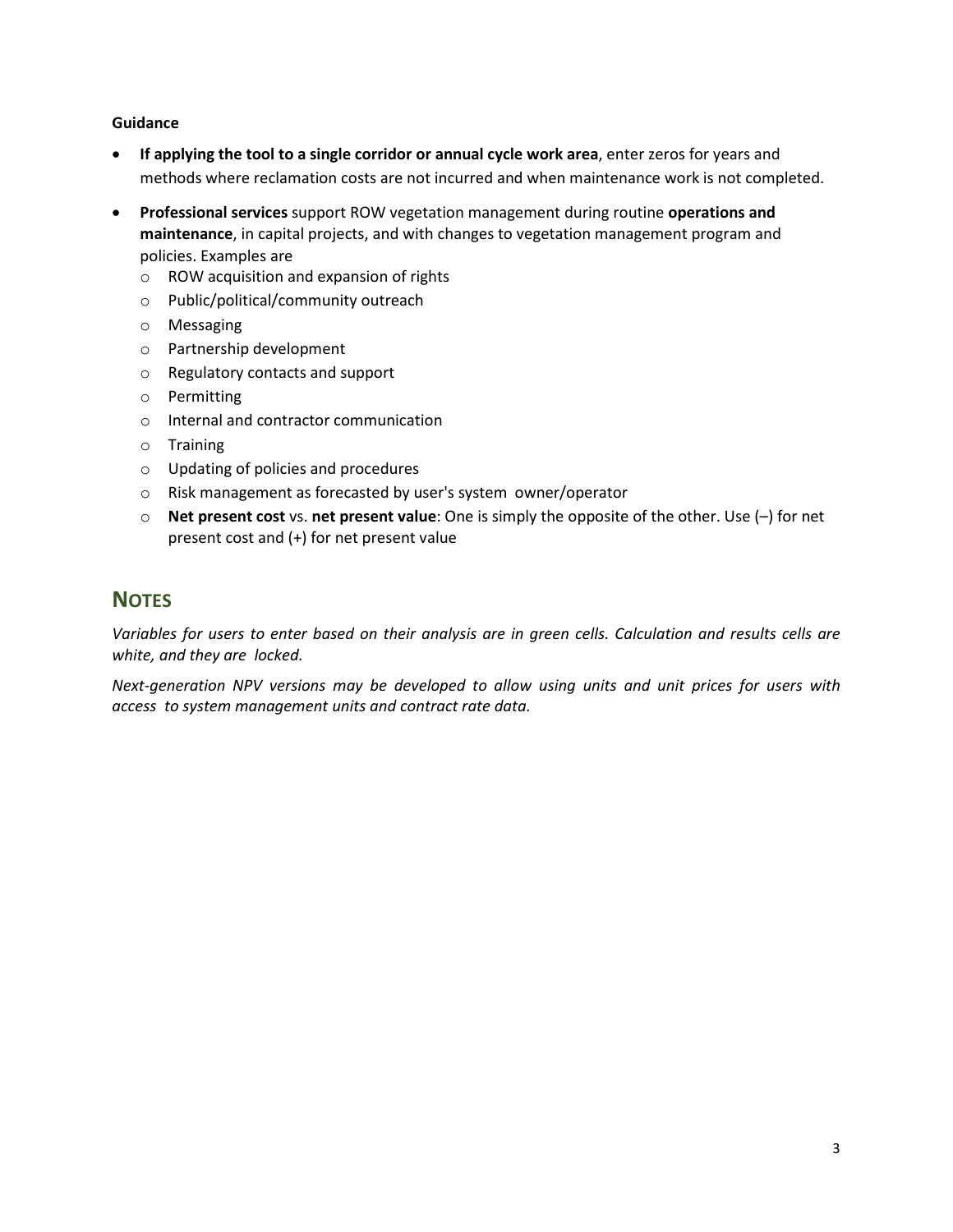# **TAB DESCRIPTIONS & INSTRUCTIONS**

## **UNIT DESCRIPTIONS FOR THIS CALCULATOR**

- **Discount rate:** The rate of interest that a central bank charges on its loans and advances to a commercial bank.
- **Inflation rate:** The rate of increase in prices over a given period of time.
- **Net present value**: The difference between the present value of cash inflows and the present value of cash outflows over a period of time.

## **The tool is set up to view the net present cost as a positive budget; therefore, the lowest calculated net present value of outflows is the lowest budget.**

**"To Present as Net Present Cost"** uses (–) in final calculations.

In all tabs and cells, green indicates manual entry by user, and white indicates a locked calculation cell.

## **Tab 2: Summary Financial Comparisons (see flowchart)**

- Sets vegetation management program discount rate, study period, inflation rate, status quo, and alternatives.
- Presents the financial metrics from each alternative management approach tab with data.
- Tab 2 allows you to manually enter/overwrite variables—unique to your analysis—in the green cells.
- The chart at the bottom compares the annual budget and trends budgets for the alternatives.
- Summary Financial Comparisons will autofill after Status Quo and at least one alternative variable are filled in, and it will generate the subtotals and totals fields.

## **Tab 3: Calculations (see flowchart)**

- No manual entry required.
- Top table is the basis for information presented in Tab 2.
- Bottom table runs the comparison of change in costs for each approach compared to the status quo, and it accounts for cashflow impact based on the time-value of money.

## **Tab 4: Status Quo Management ("SQ Mgmt.") (see flowchart)**

- Adjust labels for maintenance budget as needed.
- Retain original classifications and spreadsheet position of outflows and inflows.
- Populate green cells for maintenance budget, along with the number of study years chosen and entered in Tab 2 (using total annual amounts, in thousands).
- Enter capitalization percentage in green cell near top left of each the management tabs.
	- $\circ$  This percentage will be applied to columns B and C (investments made in ROW management alternatives). The result is used *only* as an offset to the maintenance budget.
	- o Capitalization amounts and financial impacts vary for each owner/operator/business model and are subject to change according to market and regulation.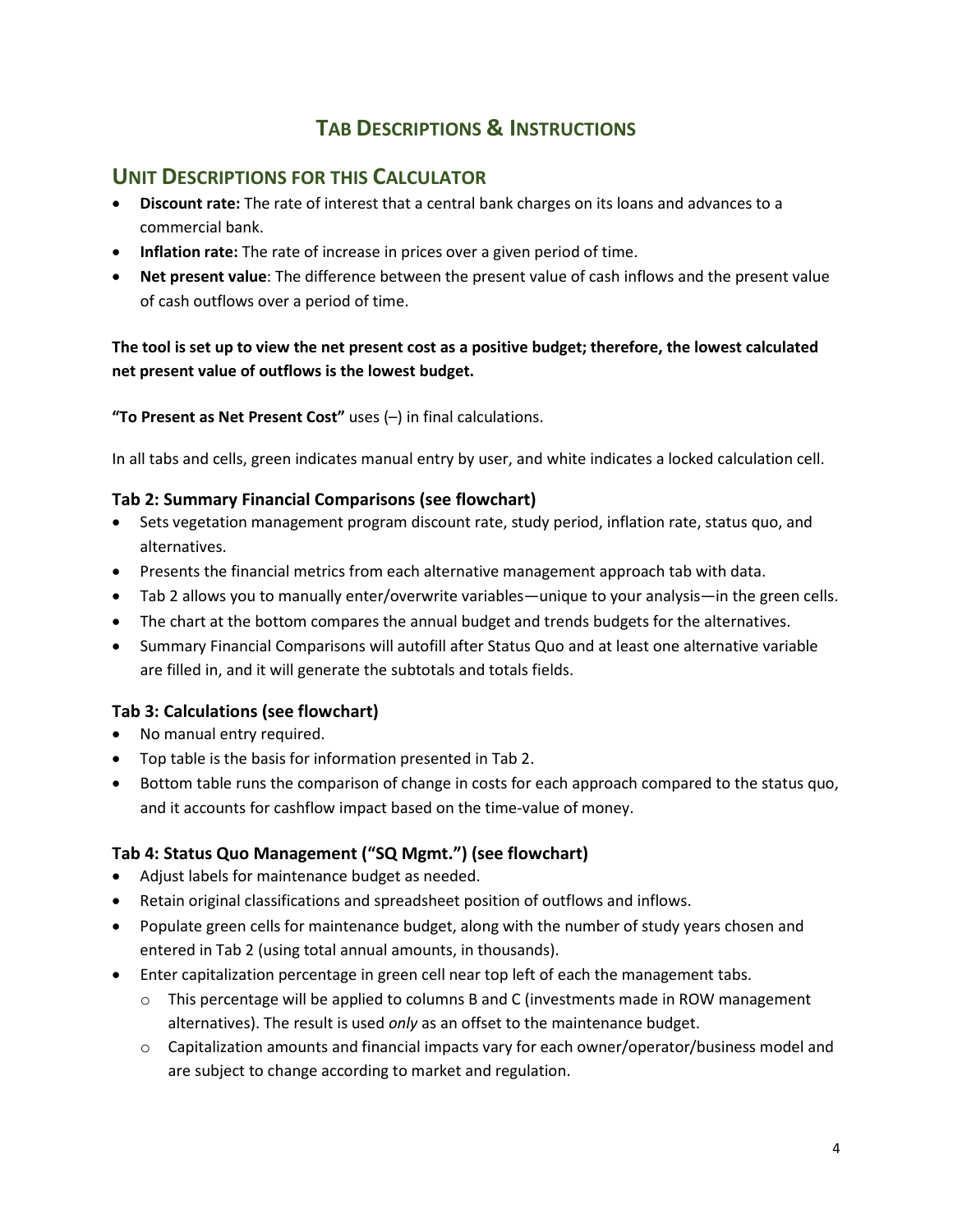## **Tabs 5–9: Alternative Management**

- Populate green cells for **maintenance budget** the **number of study years** chosen and entered in Tab 2 (using total annual amounts, in thousands) based on alternative management costs.
- Enter capitalization percentage in green cell near top left of each the management tabs.
	- o This percentage will be applied to columns B and C (investments made in ROW management alternatives). The result is used *only* as an offset to the maintenance budget.
	- $\circ$  Capitalization amounts and financial impacts vary for each owner/operator/business model and are subject to change according to market and regulation.